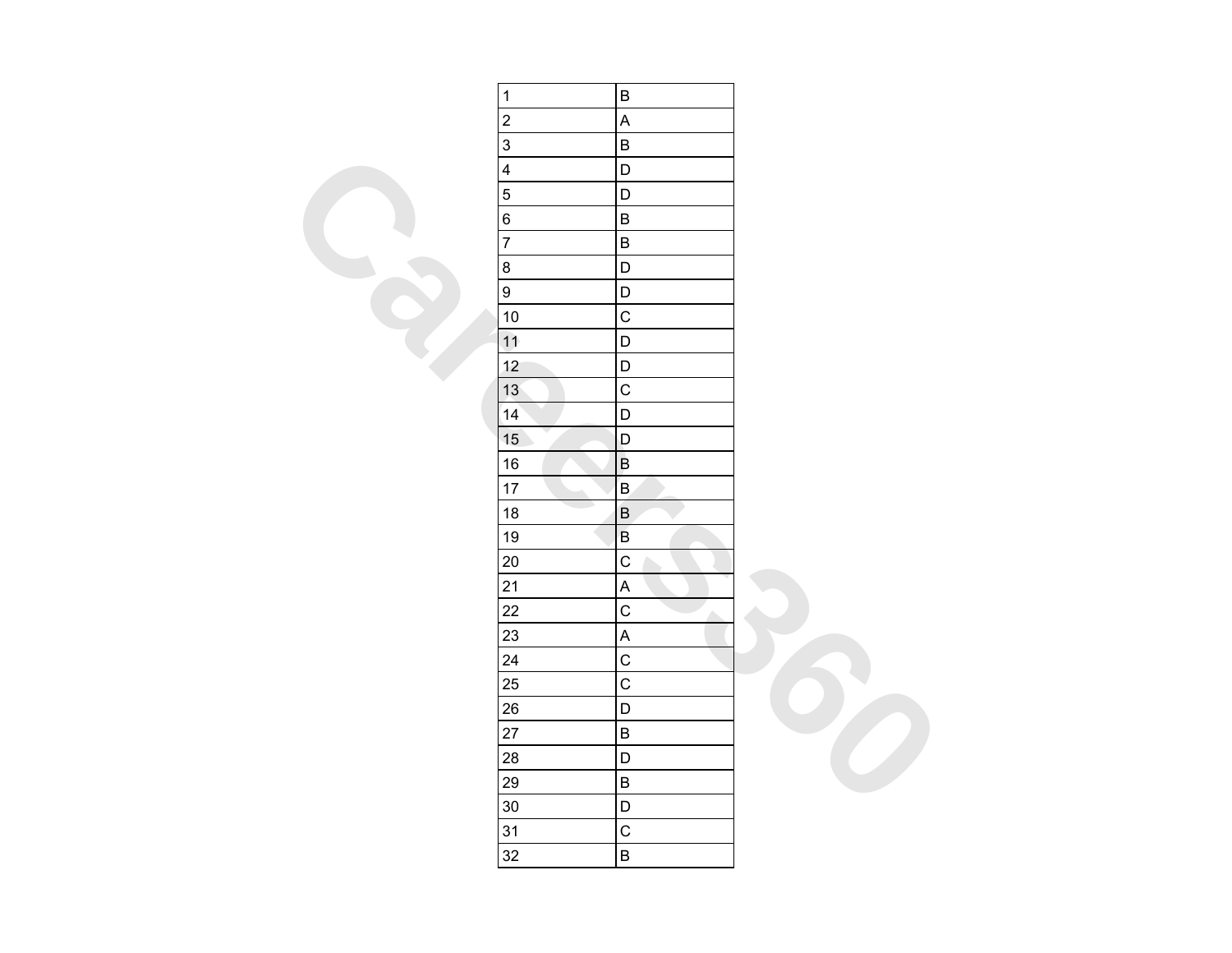| 33 | D                         |  |
|----|---------------------------|--|
| 34 | $\overline{C}$            |  |
| 35 | D                         |  |
| 36 | $\boldsymbol{\mathsf{A}}$ |  |
| 37 | $\sf B$                   |  |
| 38 | $\mathsf{C}$              |  |
| 39 | $\overline{\mathsf{A}}$   |  |
| 40 | A                         |  |
| 41 | $\sf B$                   |  |
| 42 | $\overline{\mathsf{A}}$   |  |
| 43 | $\mathsf D$               |  |
| 44 | $\overline{C}$            |  |
| 45 | $\boldsymbol{\mathsf{A}}$ |  |
| 46 | D                         |  |
| 47 | $\mathsf{C}$              |  |
| 48 | $\sf B$                   |  |
| 49 | $\overline{A}$            |  |
| 50 | $\mathsf{C}$              |  |
| 51 | $\overline{A}$            |  |
| 52 | $\mathsf{C}$              |  |
| 53 | D                         |  |
| 54 | $\mathsf D$<br>A.         |  |
| 55 | $\sf B$                   |  |
| 56 | $\mathsf{C}$              |  |
| 57 | $\overline{B}$            |  |
| 58 | $\mathsf{C}$              |  |
| 59 | $\mathsf D$               |  |
| 60 | $\mathsf D$               |  |
| 61 | $\mathsf{C}$              |  |
| 62 | D                         |  |
| 63 | $\sf B$                   |  |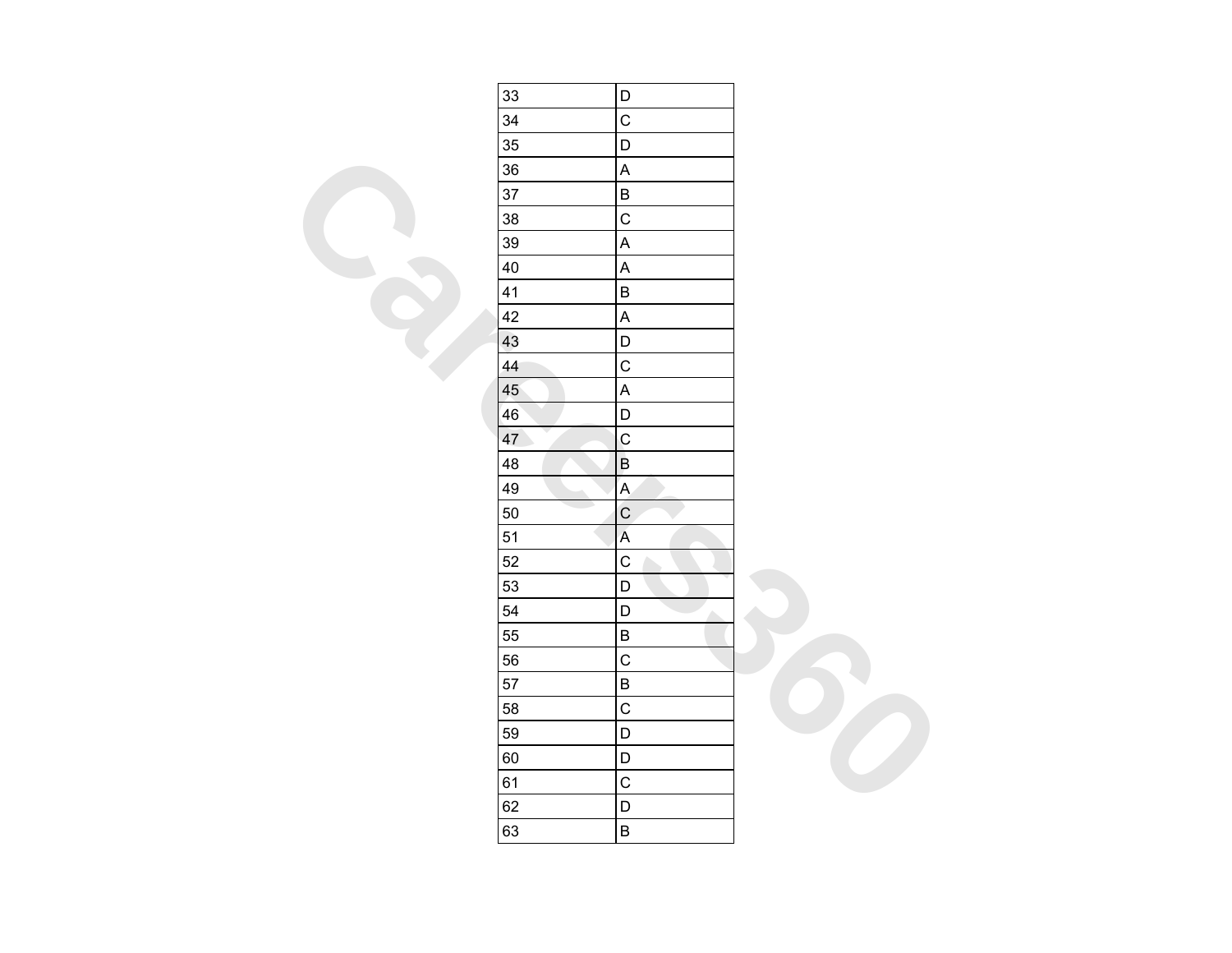| 64 | $\mathsf C$               |  |
|----|---------------------------|--|
| 65 | $\sf B$                   |  |
| 66 | $\sf B$                   |  |
| 67 | $\sf A$                   |  |
| 68 | $\sf B$                   |  |
| 69 | $\sf B$                   |  |
| 70 | $\overline{C}$            |  |
| 71 | $\mathsf{C}$              |  |
| 72 | $\sf B$                   |  |
| 73 | $\boldsymbol{\mathsf{A}}$ |  |
| 74 | D                         |  |
| 75 | $\overline{C}$            |  |
| 76 | $\boldsymbol{\mathsf{A}}$ |  |
| 77 | $\mathsf D$               |  |
| 78 | D                         |  |
| 79 | $\mathbf C$               |  |
| 80 | $\overline{A}$            |  |
| 81 | $\mathsf{C}$              |  |
| 82 | $\mathsf B$               |  |
| 83 | $\boldsymbol{\mathsf{A}}$ |  |
| 84 | D                         |  |
| 85 | $\overline{C}$<br>Δ       |  |
| 86 | $\boldsymbol{\mathsf{A}}$ |  |
| 87 | D                         |  |
| 88 | $\mathsf D$               |  |
| 89 | $\mathsf C$               |  |
| 90 | $\overline{\mathsf{A}}$   |  |
| 91 | $\mathsf{D}$              |  |
| 92 | $\mathsf C$               |  |
| 93 | $\mathsf D$               |  |
| 94 | $\mathsf C$               |  |